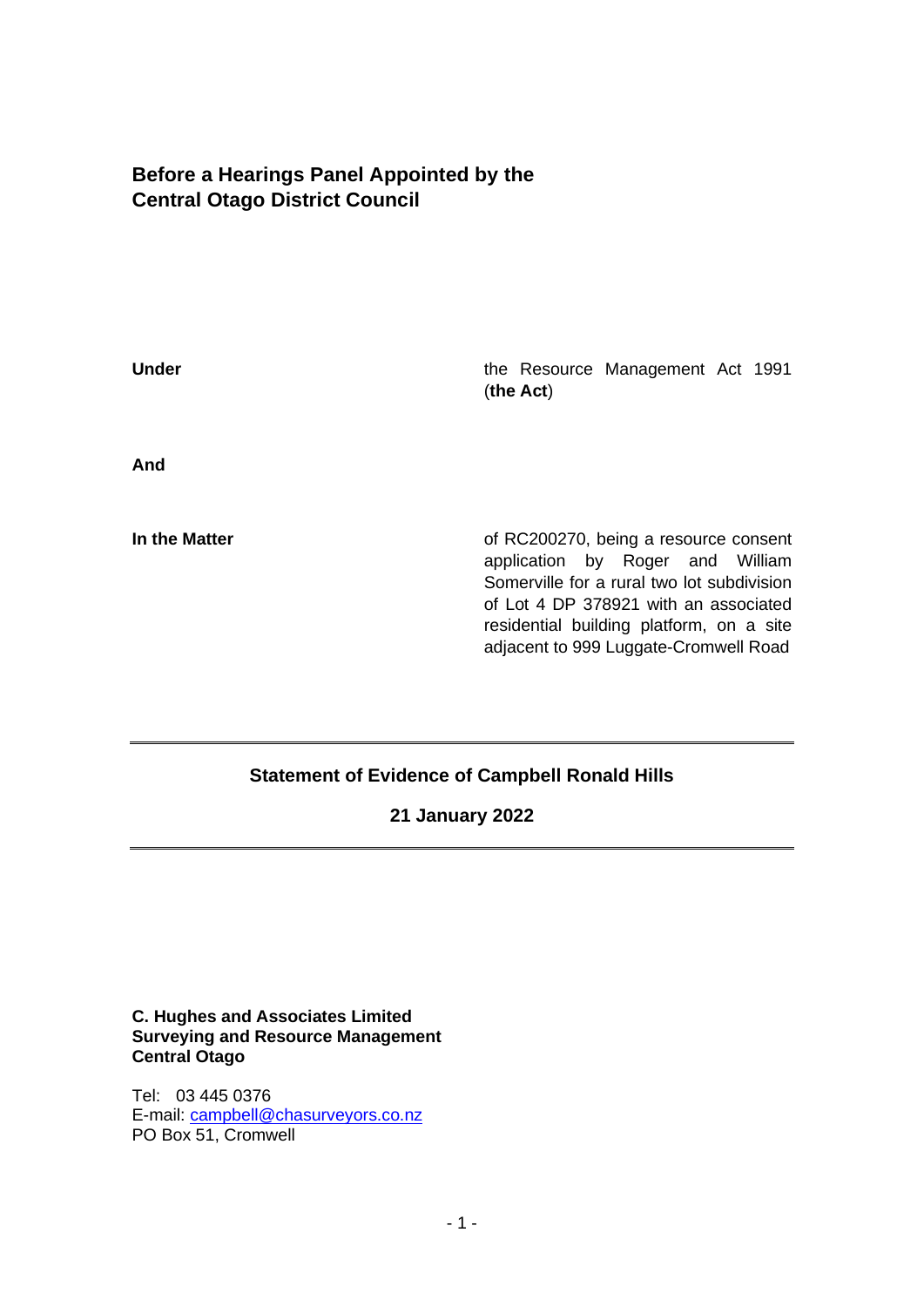# **Introduction and Qualifications**

- 1. My full name is Campbell Ronald Hills.
- 2. I am a Licensed Cadastral Surveyor and Director of C Hughes and Associates Limited.
- 3. I hold a Bachelor of Surveying (Hons) degree from the University of Otago and am a Voting Member of Survey and Spatial New Zealand (S+SNZ). I'm also a member of the Consulting Surveyors division of S+SNZ.
- 4. I have been practising as a land surveyor, with associated resource management planning and land development engineering experience, since I started with C Hughes and Associates Limited in 2014. Prior to this I worked in a similar role for a large multi-disciplinary land development and management company in Australia, after graduating from the University of Otago in 2012.
- 5. I am familiar with the contents and requirements of the Central Otago District Plan and have prepared a significant number of resource consent applications since 2014, both in the Central Otago and Queenstown Lakes Districts.
- 6. Whilst this is not an Environment Court hearing, I have read the Code of Conduct for Expert Witnesses set out in the Environment Court Practice Note 2014 and agree to comply with it. This evidence is within my area of expertise, except where I make reference to statements or evidence of others, and I confirm I have not omitted to consider material facts known to me that might alter or detract from the opinions expressed herein.

## **My Involvement**

- 7. I have been involved with this site and subdivision proposal since former C Hughes & Associates Director Tony Cox retired in early 2021.
- 8. I have been the point of contact between Council and the applicants since Tony retired.
- 9. I have not previously prepared any documentation associated with this application as Tony was directly involved with all aspects of this consent application / proposal. Nevertheless, I have reviewed all documentation in detail, including the Council Section 42A report, and I have had recent discussions with Tony.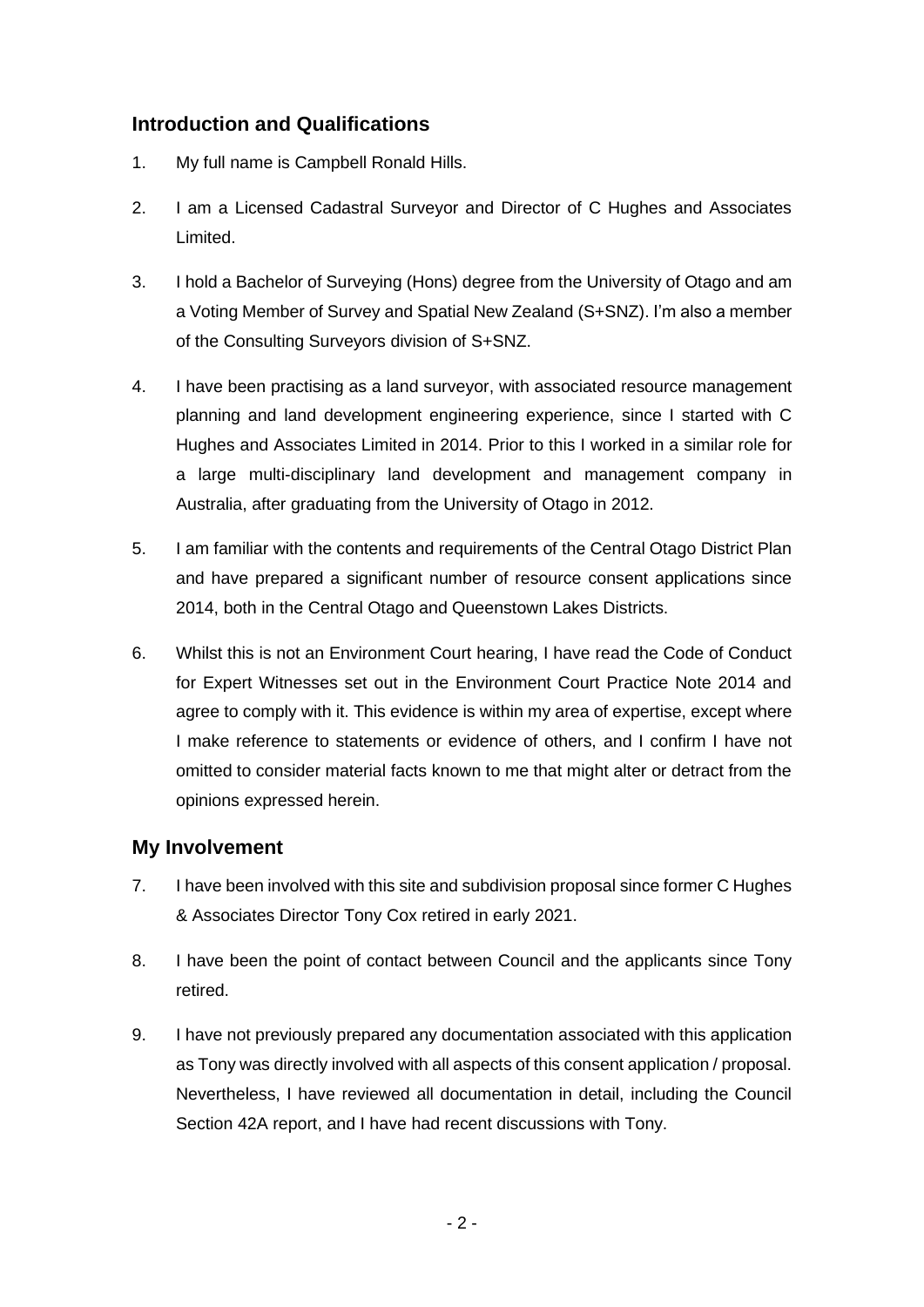10. I have visited the site, and I have completed various desktop-based investigations, including consideration of plans of existing access and services, and site topography and visibility from Google Earth / Streetview.

## **Scope of Evidence**

- 11. The primary purpose of my evidence is to respond to some of the specific matters raised in the Section 42A Report prepared on behalf the Central Otago District Council by Mr John Sule.
- 12. My evidence does not focus on addressing the specific matters raised in the submissions received, though the intention is to discuss these submissions in further detail (as required) during the hearing.
- 13. For clarity, it is worth noting that I'm in general agreement with the majority of the Section 42A Report, and it is fundamentally only the below matters that I considered required a direct response.

# **Council's Section 42A Report**

14. As noted above, I have reviewed Council's Section 42A Report and comment on the matters / issues raised as follows (in the order they are presented in the Report, with headers to aid understanding).

### *"Baseline Considerations" (Page 6)*

- 15. The Section 42A Report notes that "*In respect of the proposed building platform (RBP), rural buildings are permitted by the operative Plan subject to compliance with relevant performance standards including colour controls. This provides a permitted baseline for structures in relation to the residential building platform component of the proposal. I note that there is an existing shed located on the adjoining site to the north on the terrace at a similar distance to the proposed platform from the public road which provides an indication of what could occur in terms of effect of a permitted farm building. As a result, I have applied the permitted baseline in my assessment of the proposed residential activity as it is relevant and non-fanciful."*
- 16. I agree with this statement, and it is important to consider that the bulk / scale of what is proposed and facilitated with the residential building platform is far less than what would be possible as a permitted rural / farm building activity. This is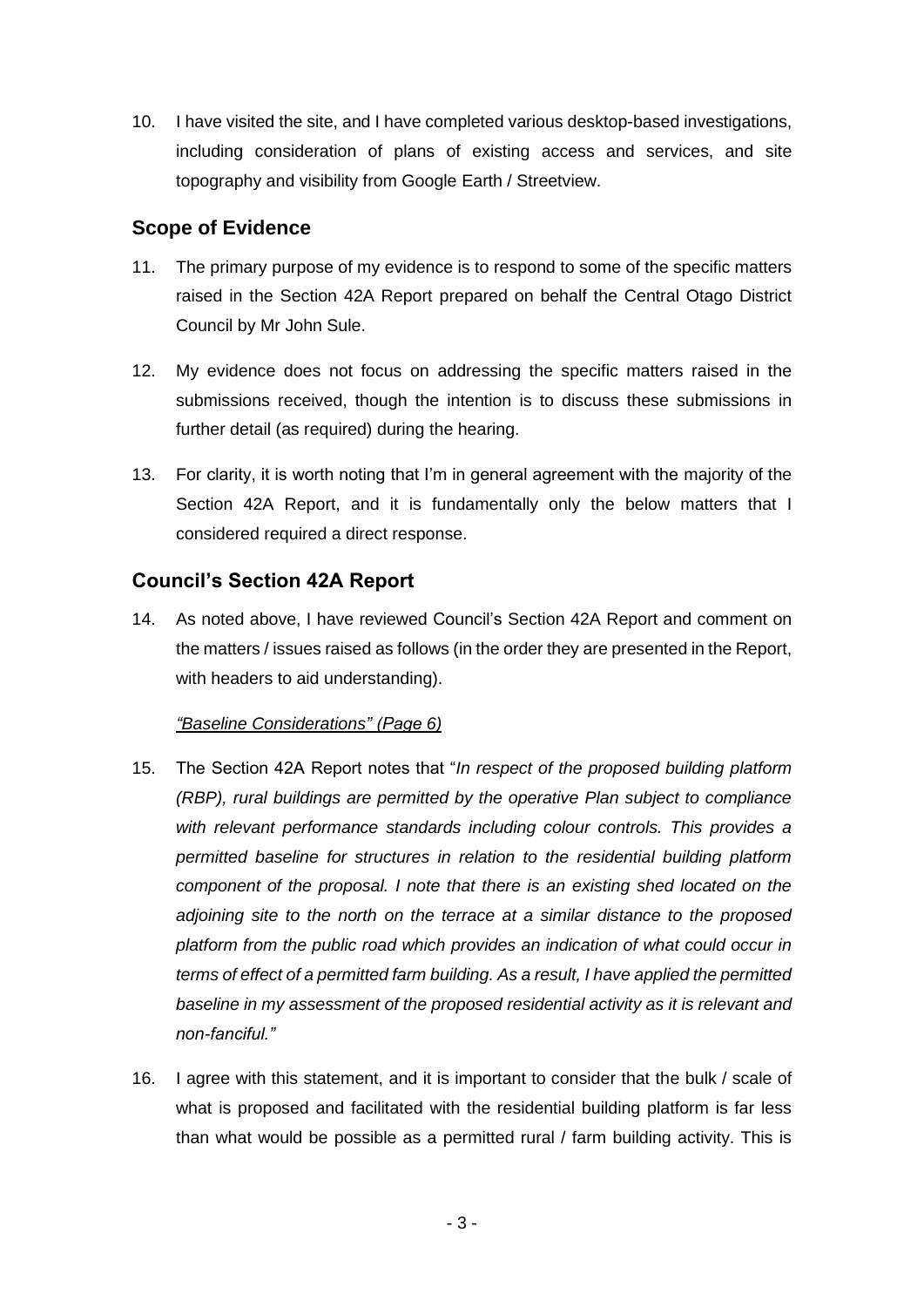particularly the case given the generous 10 metre height limit prescribed in District Plan standard 4.7.6A(f) as compared to the 6 metre height limit proposal in the draft conditions attached to the Section 42A Report.

- 17. In the context of the 'permitted baseline' it is also worth noting that the colour and finish standards noted in Section 4.7.6D(a) apply to any buildings (including dwellings) within the rural zone.
- 18. On the basis of the above, and given the generous distances between the proposed residential building platform and any public places, it is submitted that the potential impact of the proposed residential building platform is at a similar or lesser scale than the 'permitted baseline'.

### *"Effects on Rural Character and Amenity Values" (Pages 6 and 7)*

19. I agree with the statements within this section of the Section 42A Report.

#### *"Effects on Productive Capacity of the Land" (Pages 7 and 8)*

- 20. I am in general agreement with the statements made in the Section 42A Report relating to productive capacity of land; however I do believe that the following statement (at the bottom of page 7 and top of page 8) does require further consideration: "*I note that the land within Lot 1 could be used to support the productive activity on the overall site. It could be used to site structures for storage packing and distribution that if established on the orchard land would reduce its productive capacity*."
- 21. The do agree with above quoted statement, but there are also other potential productive capacity considerations in terms of land use of the Lot 1 area. For example, separating the distinctly different Lot 1 portion from the productive / planted orchard area may actually increase productivity by removing an area from the orchard title that is currently a maintenance burden and does not support the orchard operation.
- 22. If the Lot 1 area was actually of use to the orchard activity then there is a high chance that it would have previously been put to use. In reality, however, it is simply balance land leftover following the establishment and operation of the orchard, and there are likely to be ongoing costs associated with managing / maintaining this area, particularly through pest control.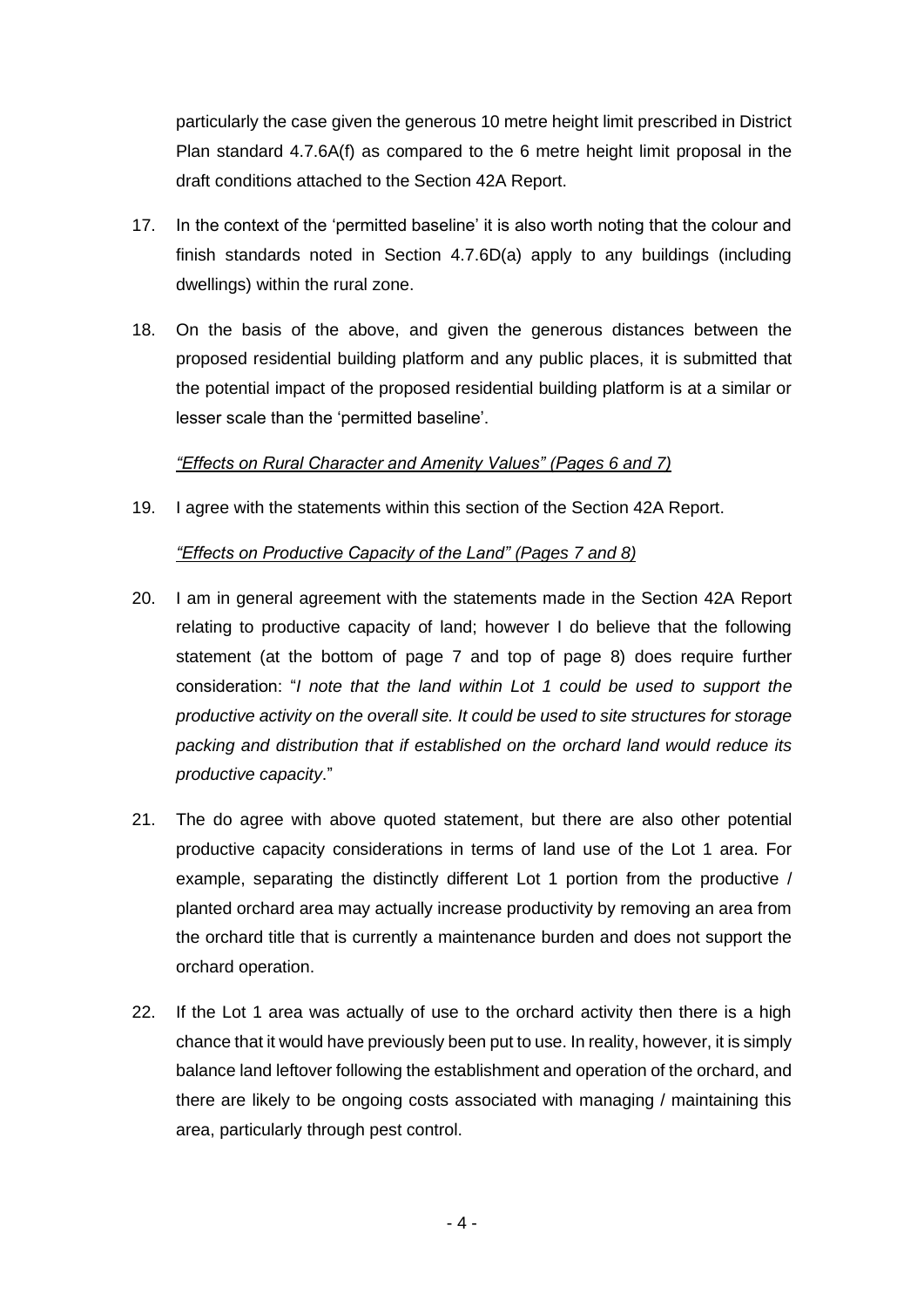- 23. Furthermore, the statement at the top of page 8 of the Section 42A report that the Lot 1 area "*could also allow the orchardist to live on the site avoiding travel to and from the site*" is a possible scenario, but it is also equally likely that there may be a desire to have separation between work and home life. It is quite common for dwellings to be separated from orchard or vineyard sites in this region, and the "…surplus to the requirements…" controlled activity subdivision provision in District Plan Rule 4.7.2(ii)(b)(iii) has been used extensively for this purpose in the past.
- 24. The establishment of fully planted orchard and vineyard blocks without any attached alternative activities or mixed use is considered to be quite desirable in certain circumstances, particularly if the orchard or vineyard is leased to a management / processing company.
- 25. Whilst there are many different scenarios for what might be considered productive and economically viable rural land use, the fact remains that the applicants consider the proposed subdivision and land use to be appropriate in this particular situation, but this may not necessarily be appropriate for other sites.

#### "*Reverse sensitivity effects*" (Page 8)

26. It is acknowledged that the originally submitted application only briefly considered reverse sensitivity effects and the assessment provided in the Section 42A Report is considered more complete and appropriate. The applicants and I also acknowledge the submissions received in this regard and we fully support the draft conditions related to reverse sensitivity. We are also happy to consider the draft conditions in further detail if requested, so as to ensure suitable ongoing protections are implemented and that reverse sensitivity is not an issue.

#### "*Servicing*" (Page 9)

27. In light of the comments made in the submission by Greg and Jo Shepherd related to potable water supply, and the servicing consideration in the Section 42A Report, it is worth clarifying that there are no envisaged issues with respect to the servicing of proposed Lots 1 and 2 with appropriate water supplies. In particular, the bore in the southeast corner of the property was specifically drilled for the purpose of supplying water for the proposed subdivision. Potable water can very easily be conveyed through to Lot 1 with easements to be registered, and Lot 2 does not require water from this bore.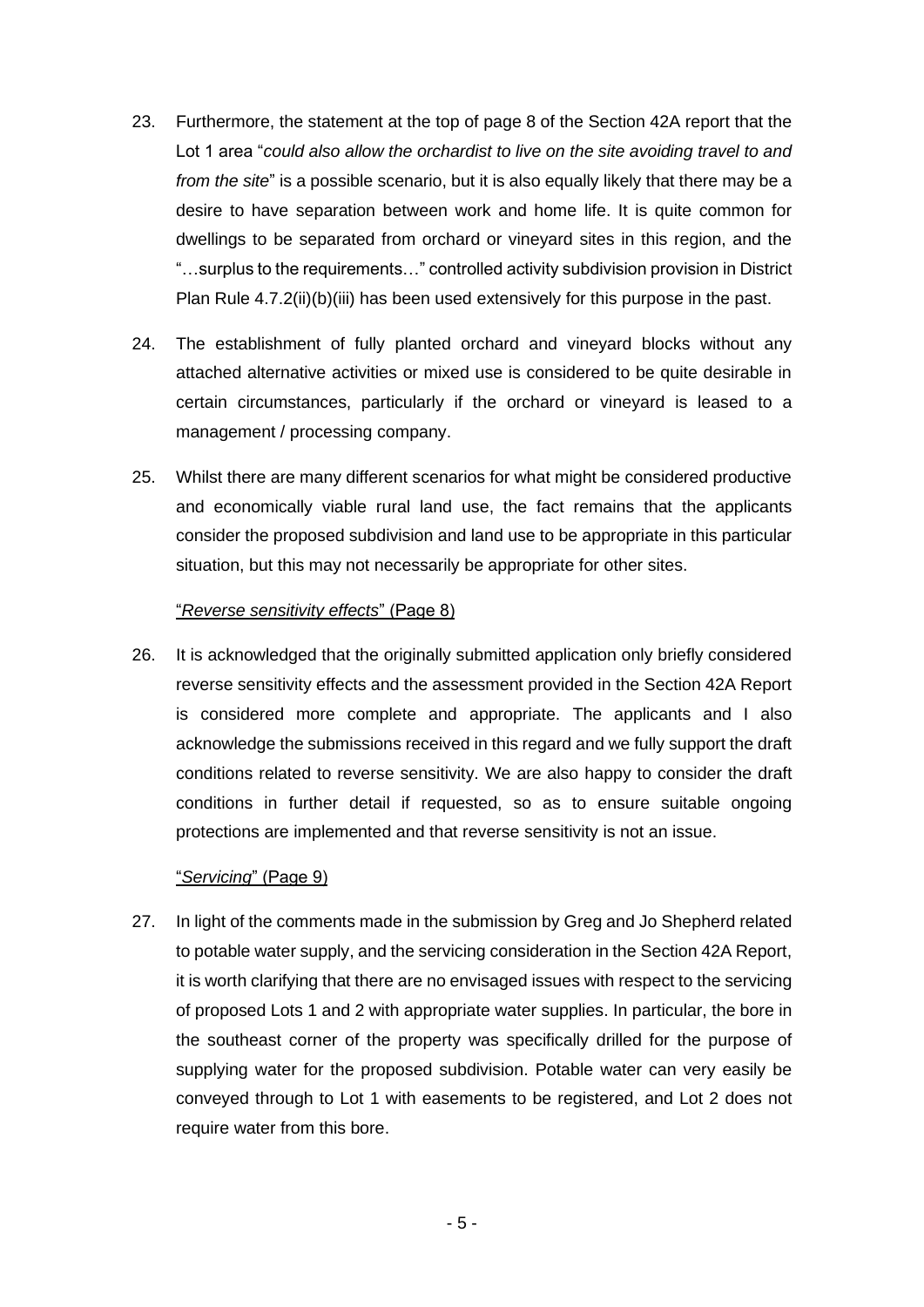- 28. The Lot 2 orchard has suitable irrigation and potable water supply from multiple schemes and is not in any way reliant on the bore that has been constructed to service Lot 1. Equally there is no need for a second bore to be constructed as an additional or alternative water supply for Lot 2.
- 29. The ownership and management of the recently constructed bore can be clearly addressed through the typical legal instruments registered on the new subdivision titles.

#### "*Access*" (Page 9)

- 30. It is worth reiterating the point made in the application that neither I nor the applicants expect any noticeable increase in usage of the right of way access as a result of this proposed subdivision. This expectation is formed on the basis of the existing land use and the proposed residential activity being established on the site whether or not the subdivision proceeds. Furthermore, the establishment of this residential activity is a reasonable expectation on the basis of the effects assessment associated with this Discretionary (Restricted) activity.
- 31. Regardless of the above, it is in everyone's best interests to ensure that the access is formed to a suitable and functional standard, so both I and the applicants do agree that it is appropriate to require the existing right of way access to be upgraded as a condition of consent. The draft condition, and associated access formation, is considered suitable in the context of the proposal and potential effects, and it is appropriate to consider dust suppression in the vicinity of the existing building platform on Lot 2 DP 437387 (immediately to the north).

### "*Cumulative Effects*" (Page 9)

32. I generally agree with the statements made in the Section 42A Report related to cumulative effects. Whilst cumulative effects can be difficult to assess on a caseby-case basis, the level of tangible or perceivable effects or changes of use with any proposal are generally a strong indicator. In this situation, it will be difficult to perceive any obvious fragmentation of the land resource given that the terrace/riser at the western end of the site is well separated from the highway and is largely screened by the orchard, and this is the logical area for a residential dwelling or other built form on the site, regardless of whether or not the subdivision proceeds.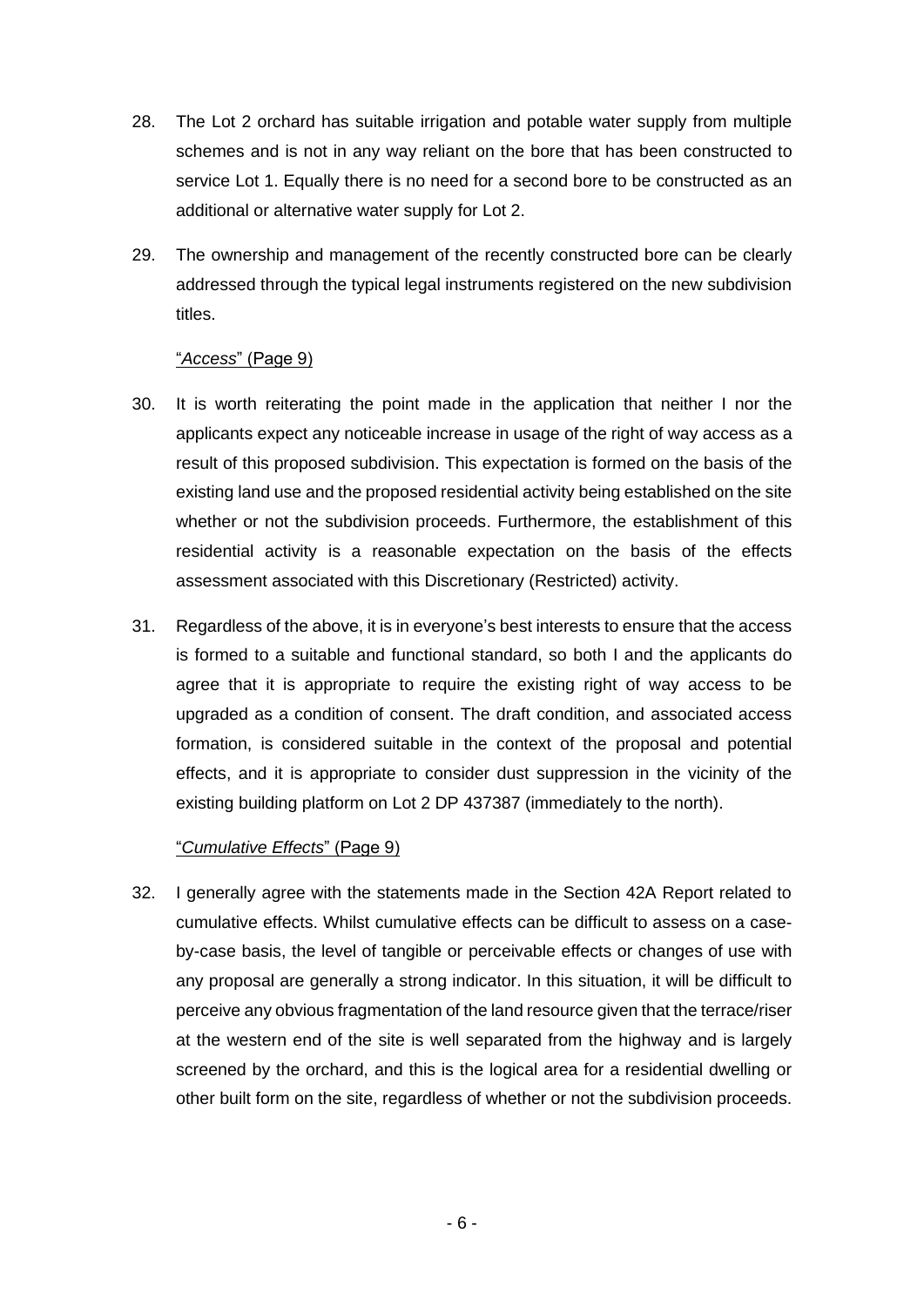- 33. Cumulative effects in the context of the Rural Resource Area are generally associated with an increase in residential activity, domestication, and general built form or modification. Furthermore, the effects of additional residential activity within the Rural Resource Area are quite often confused with, and considered as, the actual / tangible effects of subdivision. In this case, the proposed consent notice condition prohibiting residential activity on Lot 2 does essentially mitigate the potential / perceivable cumulative effects because it is reasonable to expect a level of built form within the Lot 1 area even if the subdivision does not proceed.
- 34. On the basis of the above, the subdivision itself will not have a cumulative effects impact on the rural landscape or land use as the status quo is being maintained. One new dwelling is a reasonable expectation on the Lot 1 portion of the site, and the Lot 2 portion will remain as a productive orchard, so there is a zero net effect on land use, landscape character and visual amenity. Furthermore, this is particularly the case given that the site is already naturally internally fragmented simply due to the topographical change at the western terrace riser.
- 35. It is also important to consider the intent of the District Plan and how this applies in specific areas or landscapes when considering potential for cumulative effects. Whilst the minimum and average area requirements are one of the primary mechanisms through which the District Plan attempts to avoid cumulative effects, there are also various other considerations. These include assessment matters such as "*Potential for visual absorption of future built development…" and*  "*Whether or not the clustering of lots would be beneficial in terms of avoiding or mitigating adverse environmental effects*.", as per assessment matters 2 and 15 under Rule 4.7.4(iii).
- 36. The District Plan expressly allows for lots in the Rural Resource Area down to two hectares in area and does also consider the appropriateness of clustering of lots. As such, there is some expectation that certain parts of the Rural Resource Area will be more fragmented or have a higher localised density of development, whilst other nearby areas will be more expansive and continuous.
- 37. It is important to consider landform, existing natural / physical fragmentation, and associated potential land use when proceeding with subdivision in the Rural Resource Area, and this is something that seemingly gets overlooked quite commonly with more emphasis being placed on simply aligning with area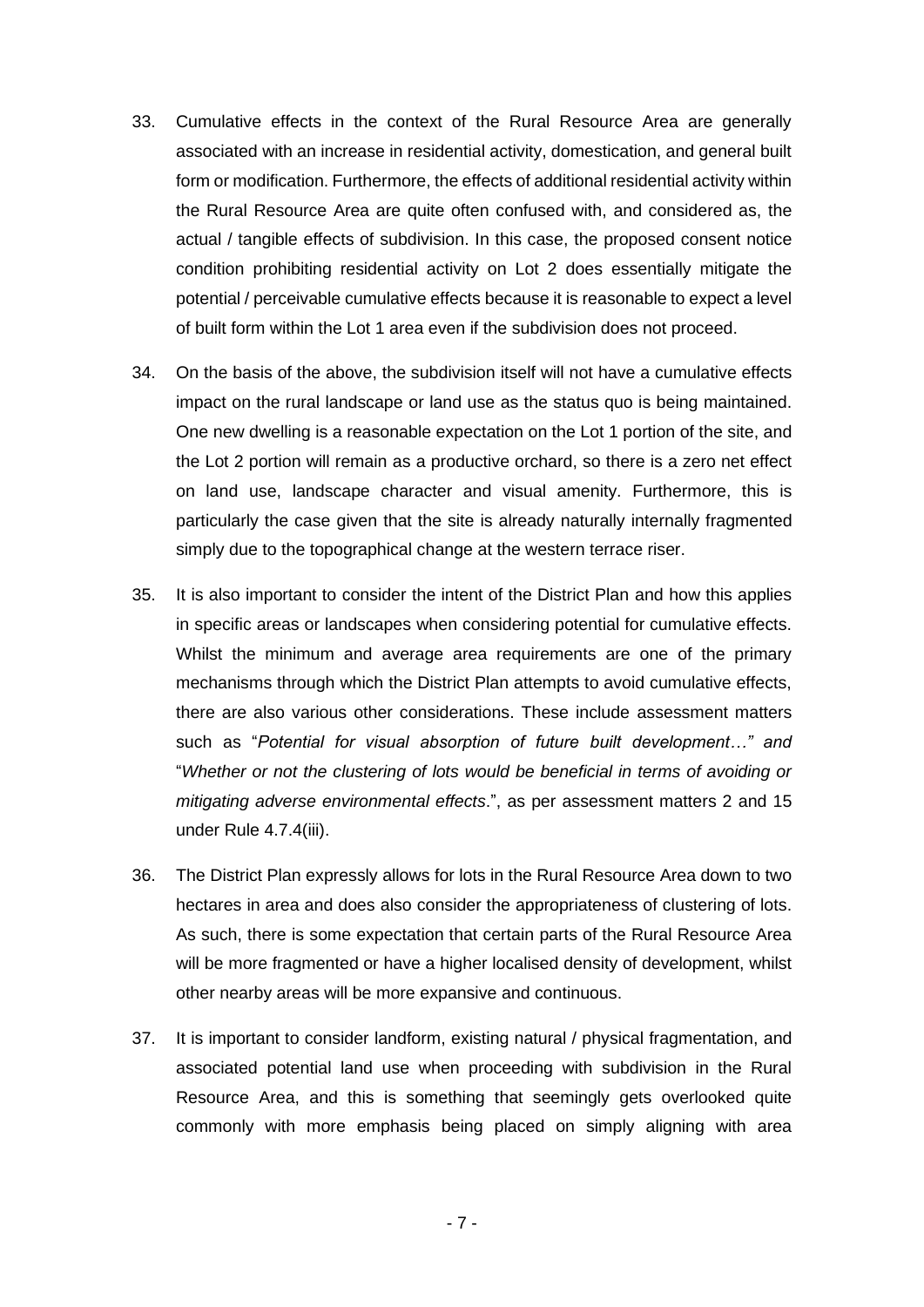requirements. I consider that the alignment of property boundaries with landform, whilst acknowledging the minimum area requirements, is a robust approach to rural subdivision, and does also avoid the potential for cumulative effects commonly associated with incremental subdivision.

- 38. In this situation, the terrace riser at the western end of the site is an obvious area where sites at the smaller end of the scale are considered appropriate, and perhaps this should have been a consideration with some of the previous subdivisions.
- 39. Smaller sites (getting down towards the two hectare minimum) may be clustered appropriately along the terrace riser given that the sites are well separated from public spaces, they are (and are likely to be) at least partially screened by orchard trees, they have logical building platforms, the topography is more steep and irregular, and they cannot be as easily productively utilised. This approach therefore leaves the large, open flat areas in larger more productive blocks, particularly with appropriate conditions to limit or prohibit residential activity in these areas.

#### *"Positive Effects" (Page 12)*

- 40. Whilst the Section 42A Report has identified the prevention of over-capitalisation as a positive effect, as submitted in the application, this is not considered to be the only positive effect. One of the other obvious positive effects is that the proposed subdivision will enable better management of the currently untidy and underutilised terrace riser area (being the proposed Lot 1 area). This area is currently a maintenance burden for the orchard operation but can be more easily and appropriately managed as a separate unit.
- 41. The subdivision process also serves as a great opportunity to assess access and servicing in the area, providing a forum through which the landowners can consider and agree on suitable outcomes.

### *"Summary of Effects on the Environment" (Page 12)*

42. I agree with the statement in the Section 42A Report that the adverse effects associated with the proposed subdivision and land use will be no more than minor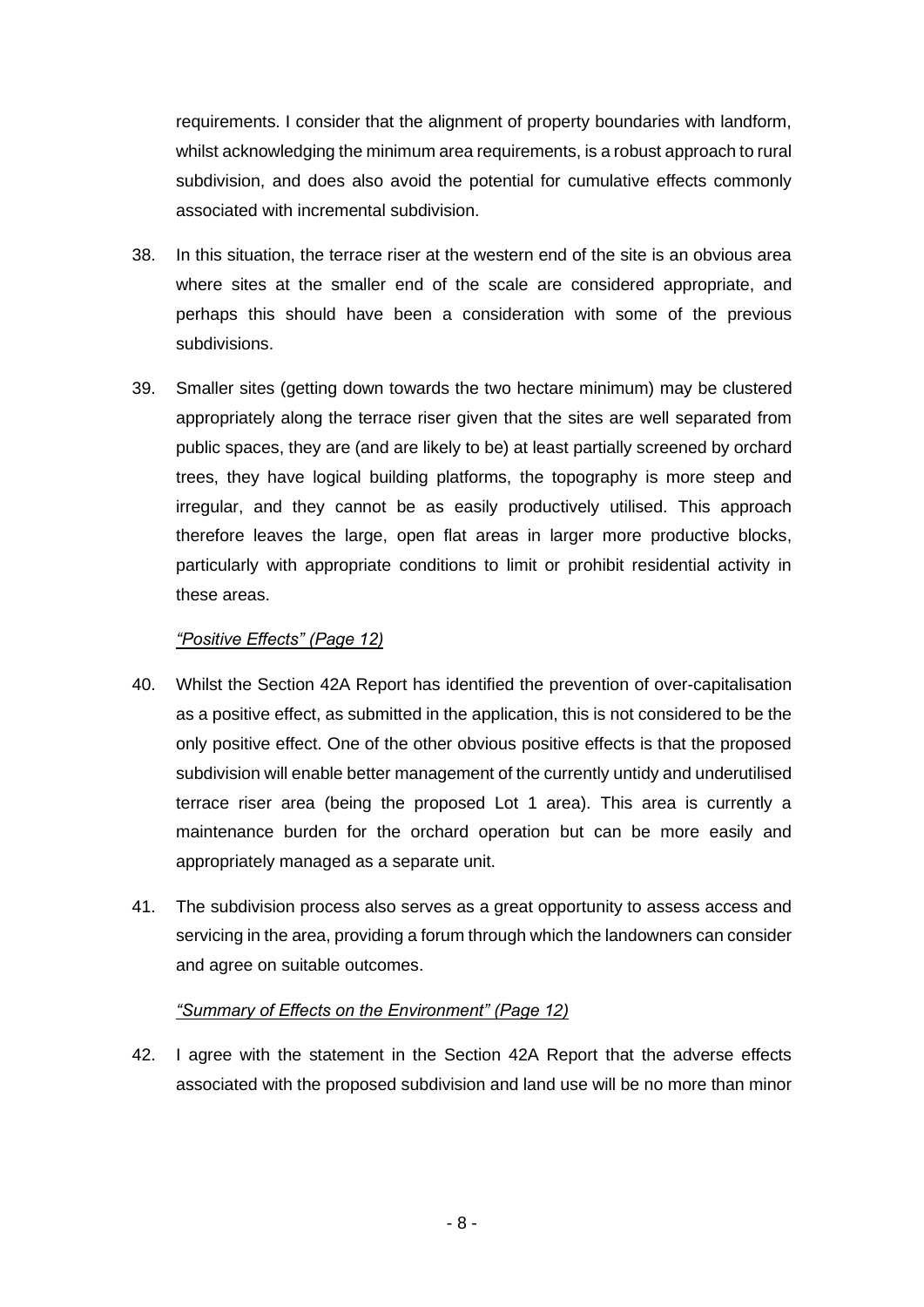provided appropriate conditions are implemented as proposed. This is also supported by the above assessment.

## *"OBJECTIVES AND POLICIES FRAMEWORK"*

*"Central Otago District Plan" (Pages 12 to 16, Objectives and Policies 4.3.1 – 4.4.10)*

- 43. I do agree with the statements in the second paragraph on page 16 of the Section 42A Report that the proposal is "…*generally consistent with the objectives and policies of the Rural Resource Area…*", and that the proposal may "…*maintain amenity through the volunteered condition preventing a dwelling from being established on proposed Lot 2*…".
- 44. Whilst the planner who prepared the Section 42A Report is of the opinion that "*the proposal will not enhance the quality of the environment when considered in context of the surrounding sites*", I do have a differing opinion, particularly because the subdivision will allow for better management of the different landform areas, and this will potentially result in better maintenance of the Lot 1 terrace riser area.

# *"Partially Operative and Proposed Regional Policy Statements for Otago" (Pages 19 and 20)*

- 45. I generally agree with the statements made in the Section 42A Report in relation to the Partially Opertative and Proposed Regional Policy Statements (PORPS and PRPS respectively). Whilst PRPS Policy UFD-P7 does raise inconsistencies with the proposal, it is important to consider:
	- the subdivision may better facilitate the existing rural industry on the site, by removing the unproductive and burdensome terrace riser area from the productive orchard block;
	- whilst a "Rural Residential" zone type does exist in the current District Plan, there are presently no areas in the district that are specifically zoned for "rural lifestyle" development, so this type of development / activity tends to coexist with other rural activity subject to appropriate reverse sensitivity consideration.

## *"Other Matters (Pages 21 and 22)*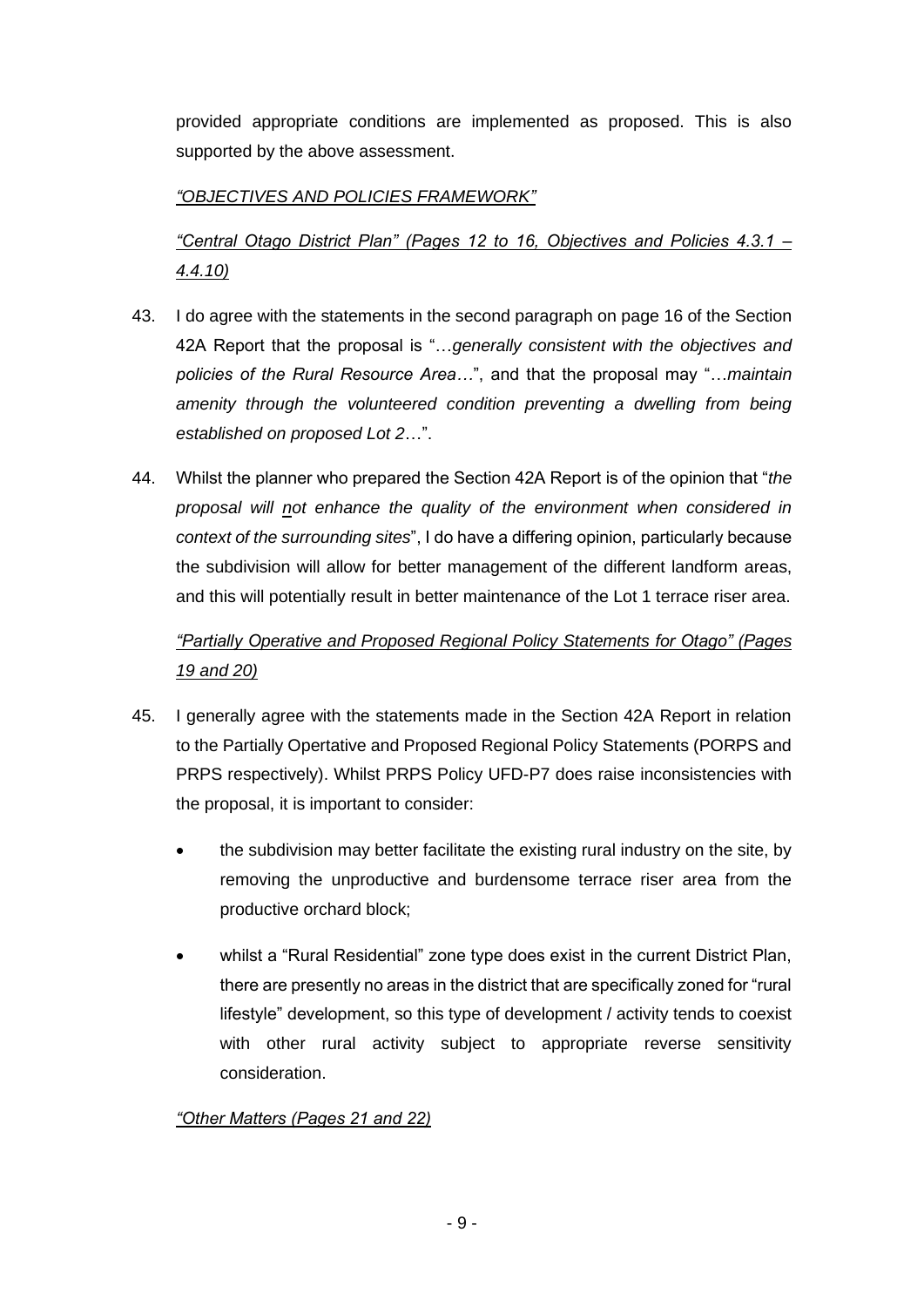- 46. With reference to the "*Precedent and Plan Integrity*" consideration on pages 21 and 22 of the Section 42A Report, I do not consider the departure from the District Plan average allotment size requirement to be significant in this situation. This is primarily due the existing landform and land use, the proposal to align the property boundaries with this landform and land use, and the volunteered condition prohibiting residential activity on proposed Lot 2.
- 47. The proposed subdivision will separate the productive and unproductive areas of the site so as to allow for better management and avoid overcapitalisation. The actual division of the land will not be directly perceivable as a result of this subdivision, as residential development or other built form can reasonably be expected on the proposed Lot 1 area regardless of whether or not the subdivision proceeds, and the subdivision will limit potential future built form across the remainder of the site.
- 48. The consideration of site specific context and landform is an obvious omission in the current District Plan, in terms of the density rules, and this is something that I believe needs to be given significant consideration.
- 49. With respect to the precedent and plan integrity argument, Wilson v Whangarei DC 2007 [43] stated that "*This is an argument that is, to be blunt, overused and it can rarely withstand scrutiny when measured against the provisions of the RMA*" and the Court has since confirmed that cases should be assessed on their merits to avoid affecting plan integrity.
- 50. For these reasons, I consider that granting of consent for the proposal will not set an undesirable precedent, nor undermine the integrity and coherence of the District Plan or public confidence in its administration. The site specific context and landform / use, and the proposed alignment of property boundaries with this landform, coupled with the volunteered condition for Lot 2, establishes a 'true exception'.
- 51. The fragmentation of the land into smaller properties (than directly anticipated by the District Plan average area requirement) will not be easily perceivable from any public places, particularly given the status quo will be maintained in terms of residential activity, and the scope for any precedent argument to be applied is very limited. Any future similar application would need to clearly identify productive and unproductive area, generally based on topographical characteristics, and it would